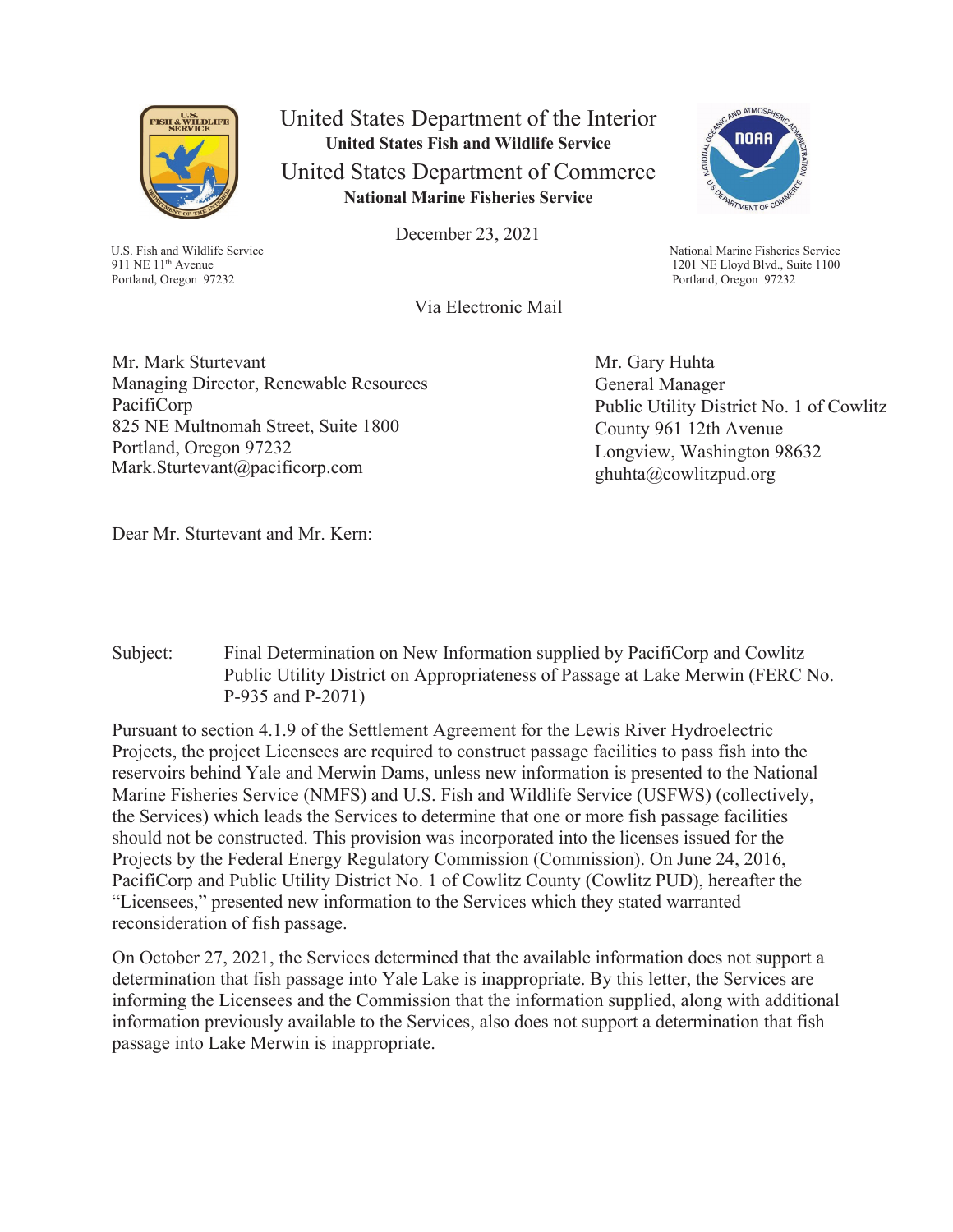#### Background

On November 30, 2004, the Services, the Licensees, and numerous other parties signed a Settlement Agreement for licensing of the Projects, which reflected the parties' interest in terms for licensing and operation of the Projects such as fish passage, wildlife, recreation, flood control, cultural and economic resource development, and other matters. In light of the broad range of measures included in the Agreement, the parties supported the Licensees' request for 50-year license terms, pursuant to section 1.4.

Among those measures is section 4.1.9 of the Settlement Agreement, which describes how the Services may decide, prior to construction of fish passage facilities for salmonids to access Lake Merwin or Yale Lake, that the construction of such facilities is no longer appropriate based on new information received by the Services. Under this and related provisions of the Settlement Agreement, if the Services determined that passage into one or both reservoirs was inappropriate, the Licensees would conduct habitat restoration activities in lieu of fish passage to benefit salmonids.

On February 4, 2005, NMFS submitted its preliminary fishway prescriptions, along with other terms and conditions, recommendations, and comments. These prescriptions were finalized in February 2006, a biological opinion was prepared based on the prescriptions in August 2007, and the prescriptions were incorporated into the current Project licenses upon issuance by the Commission on June 26, 2008. The license contains the requirement to construct fish passage into Lake Merwin and Yale Lake, and the Commission adopted the Settlement Agreement such that the Project licenses also recognize the potential for a change to requirements under section 4.1.9.

As previously mentioned, the Licensees submitted to the Services what they consider to be new information on June 24, 2016. This information was reviewed by parties included in the Aquatics Coordinating Committee pursuant to the Settlement Agreement. There was not general agreement as to whether the submission constituted "new information" and there was broad disagreement among the parties that the information rendered fish passage at Merwin or Yale "inappropriate." However, pursuant to the Settlement Agreement, this determination was left to the Services to make.

On April 11 and 12, 2019, the Services contacted the Licensees to advise them that they had made a preliminary determination that fish passage into Lake Merwin was no longer appropriate, and that they would prefer to extend the deadline for constructing passage into Yale Lake in order to review the results of habitat restoration activities conducted in lieu of passage into Lake Merwin before making a determination on passage at Yale Lake. In those letters, the Services cautioned that the determinations were "preliminary in nature." Because the preliminary determinations included elements beyond those set forth in section 4.1.9 of the Settlement Agreement as incorporated into the Project licenses, those preliminary determinations could not be finalized without amending the existing fishway prescriptions. Following the filing of preliminary amended prescriptions with the Commission on December 1 and 2, 2020, the Services engaged in further discussions with parties under the trial-type hearing process in the Services' regulations, and continued analyzing effects of the preliminary determination as part of pre-consultation pursuant to section 7 of the Endangered Species Act (ESA). On July 26, 2021, the Services contacted the settlement parties to inform them that as a result of this further consideration, it could no longer support moving forward with the preliminary determinations, and through a letter to the Commission dated July 27, 2021, the Services withdrew their preliminary amended fishway prescriptions.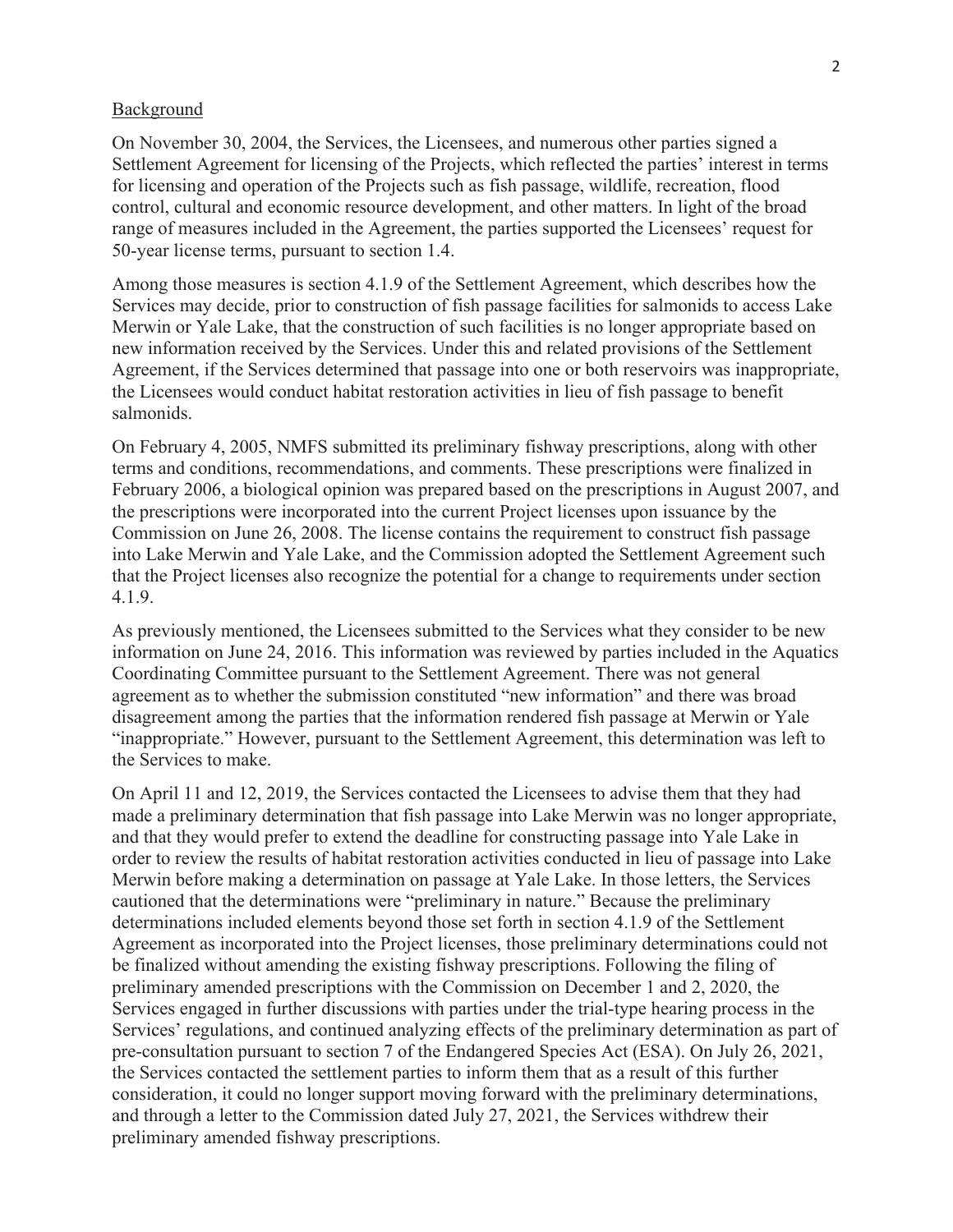In these communications, the Services pledged to complete their deliberations with respect to any new information regarding the fishway prescriptions for passage into Lake Merwin, in order to clarify the Licensees' responsibilities with respect to constructing fish passage under the 2008 licenses. As discussed in detail below, our conclusion is that fish passage at Lake Merwin (downstream passage at Merwin Dam and upstream passage at Yale Dam as described in the license) remains appropriate and the Services have now completed any potential consideration pursuant to section 4.1.9 of the Settlement with regards to Lake Merwin.

## Discussion

Section 4.1.9 of the Settlement Agreement provides that the Services will review new information relevant to anadromous fish introduction and may make a determination that based on the new information, passage for anadromous fish into Lake Merwin or Yale Lake is inappropriate. It is not clear on the face of the provision what "inappropriate" means, but the Services view it as in line with the standard in section 18 of the Federal Power Act which authorizes the Services to exercise their discretion to prescribe fishways "as appropriate," 16 U.S.C. § 811. The Services previously determined that fish passage into Lake Merwin and Yale Lake was "appropriate" at the time they issued fishway prescriptions to be included in the 2008 Project licenses. Under section 4.1.9 of the Settlement Agreement, the Services would look to see if new information or circumstances has subsequently rendered passage "inappropriate."

Regarding passage into Lake Merwin, the Services' review of the new information supplied by the Licensees supports a finding that fish passage as required by the project licenses has not been rendered "inappropriate." The case for constructing passage for salmonids into Lake Merwin from 2006 is not altered by the new information. It is in fact strengthened as we consider emerging science since 2006 regarding climate change impacts and the continued decline of anadromous fish species listed as threatened under the ESA, which further weigh in favor of fish passage.

## Original Prescriptions and 2007 Biological Opinion

In the 2006 fishway prescriptions, the Services noted that passage was blocked in 1929, when construction of Merwin Dam began, dramatically reducing fish access to habitat by steelhead, coho, spring and fall Chinook salmon, chum, and sturgeon, and resulting in mainstem habitat impacts downstream of Merwin Dam as well. They identified the primary factor for decline in Lewis River fish populations as the blockage of passage. The prescriptions describe the reintroduction goals, along with the sequence of reintroduction measures, passage construction, monitoring, and adjustments to meet the reintroduction goals to fully utilize available habitat, and production capability. Of these, we highlight and summarize the salient Services' prescriptions for the Merwin Project:

**Article 1: Prescription for Anadromous Fish Reintroduction Outcome Goals**. Regarding the stocks of Chinook salmon, steelhead, and coho that are being transported under the Settlement Agreement, the Licensee must implement the relevant Protection, Mitigation, and Enhancement (PM&E) Measures that are the Licensee's obligation in the Settlement Agreement, and the Licensee, together with the licensees for the Yale, Swift No. 1, and Swift No. 2 projects, must implement the relevant PM&E measures that are shared obligations of the licensees in the Settlement Agreement to achieve the Reintroduction Outcome Goal as described in the Settlement Agreement. The "Reintroduction Outcome Goal" is to achieve genetically viable, self-sustaining, naturally reproducing, harvestable populations above Merwin Dam greater than minimum viable populations.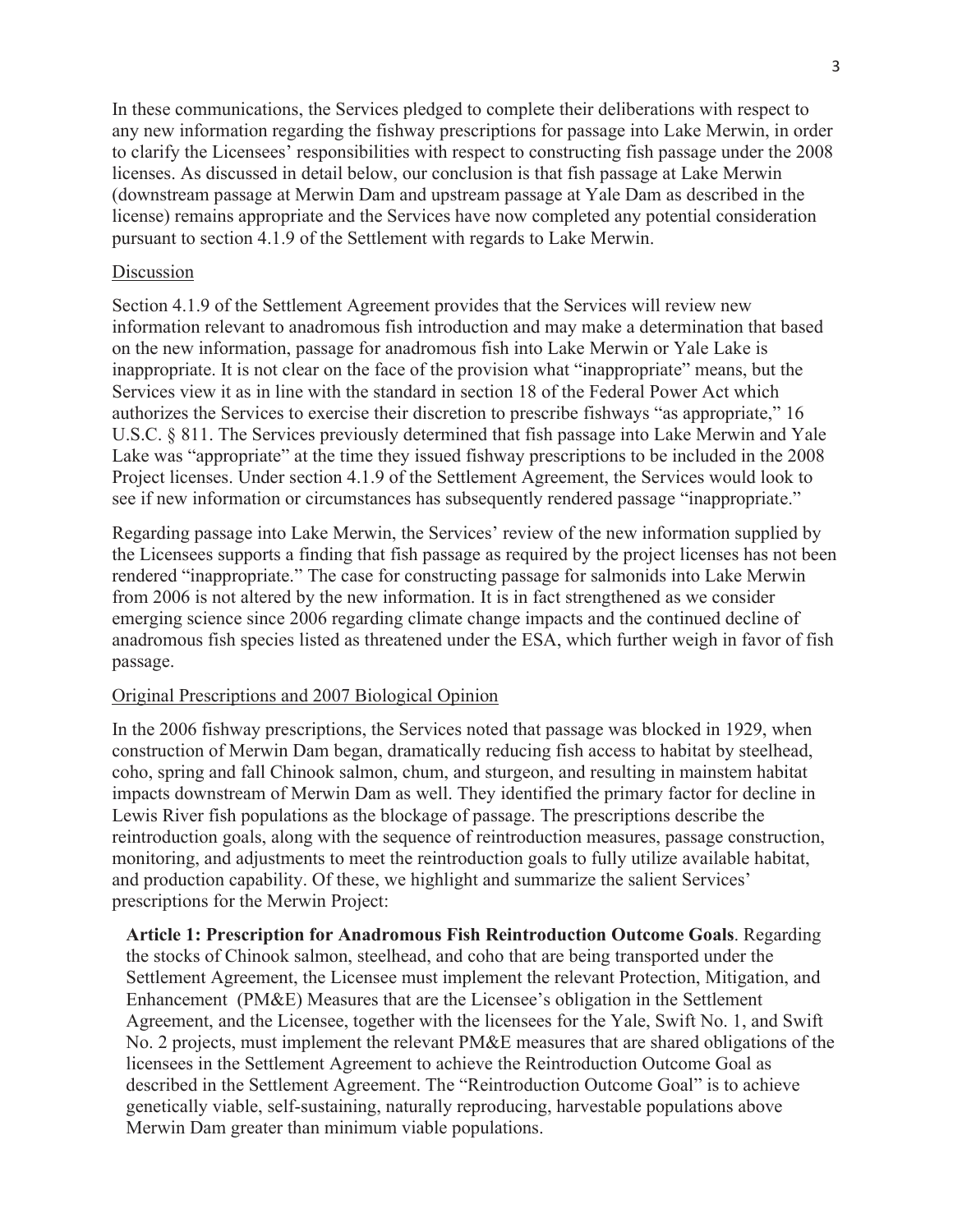**Article 3: Prescription for Permits and Time for Construction**. Upon approval of passage facility designs by the Commission, the Licensee must diligently and expeditiously acquire all required Permits. The time by which each passage facility must be placed in operation is set forth in the Settlement Agreement.

**Article 4: Prescription for Performance Standards for Fish Passage.** The Licensee must provide for the safe, timely, and effective passage of salmonids being transported past the Project as described in the Settlement Agreement.

**Article 5: Prescription for Species to be Transported.** For purposes of all fish passage provisions contained herein, the Licensee must only provide for the transport of spring Chinook, winter steelhead, coho, bull trout, and sea-run cutthroat. Notwithstanding the preceding sentence, the Licensee, after Consultation with the  $ACC<sup>1</sup>$  (including at least the Services), and if directed by the Services, must also provide for the transport of fall Chinook or summer steelhead that enter the passage facilities.

These provisions were incorporated into the proposed action reviewed in the Services' 2007 biological opinions.

Those biological reviews of that proposed action found that construction of passage and reintroduction of species in a phased approach would not jeopardize survival or recovery of the affected species listed as threatened under the ESA, nor adversely modify their designated critical habitat. In the biological opinion, NMFS further concluded that the proposed measures would benefit salmon and steelhead by "allowing these species to access more habitat, and to increase adult productivity, within-population diversity, and spatial structure (elements of population viability). Spatial structure (distribution throughout the area) is important because it aids a population's ability to withstand localized environmental perturbations, including anticipated impacts to freshwater habitat of climate change. Also, the wider geographic distribution of reintroduced anadromous fish will provide the opportunity for genetic diversity and fitness to improve these stocks." The opinion observed that tributaries to and waters of Lake Merwin considered together could provide as much as 29 miles of habitat.

Regarding the potential effects of reintroducing salmon to Lake Merwin on bull trout, in the USFWS 2006 biological opinion, USFWS determined that bull trout would not be jeopardized by the reintroduction of coho, steelhead, or Chinook salmon. The USFWS further concluded that bull trout, Chinook and coho salmon, and steelhead have co-existed and evolved sympatrically in the Lewis River and throughout most of the bull trout range. As described in the USFWS's biological opinion, the reintroduction of salmon and steelhead will increase fish production and the available prey base for adult and sub-adult bull trout in the Lewis River basin. The reintroduction effort will also indirectly increase the bull trout prey base by restoring marinederived nutrients (MDNs) into the ecosystem. The USFWS carefully considered whether reintroduction would also create some level of interspecific competition between juvenile salmon, steelhead, and bull trout for food and space; competition for spawning sites; or the potential for juvenile bull trout predation by salmon and steelhead. The USFWS does not anticipate that interspecific competition or predation would result in a decline in the local populations of bull trout. Overall, the anadromous fish reintroduction program will likely be beneficial by providing MDNs and increasing the forage base for bull trout. As described in the license, monitoring will be implemented to determine impacts on bull trout, if any, from the anadromous salmon reintroduction program.

<sup>&</sup>lt;sup>1</sup> Aquatic Coordination Committee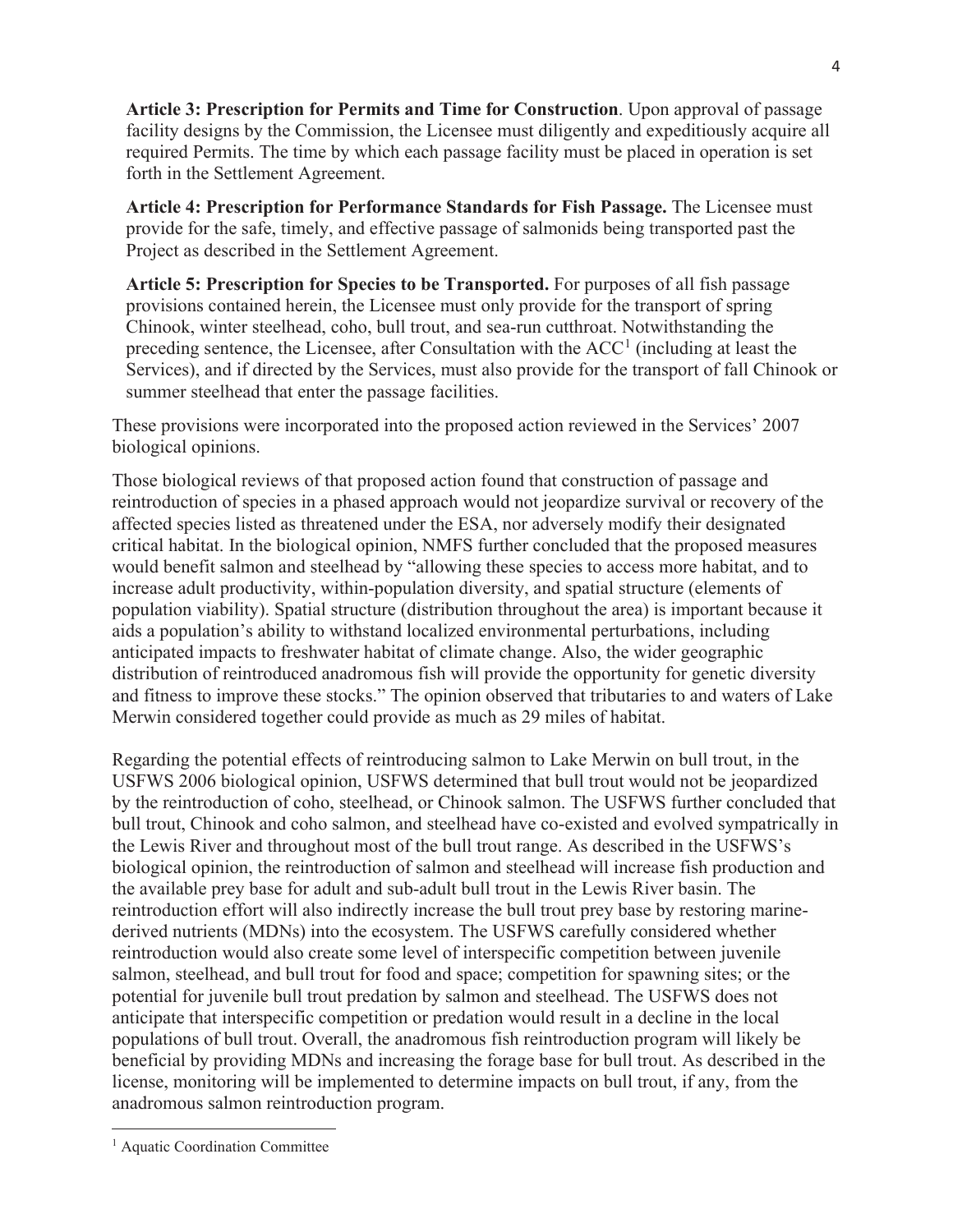NMFS' Interim Regional Recovery Plan (LCFRB and NMFS 2006) for salmonids described creating access to this habitat as "one of the most substantial salmon recovery measures that can be implemented in the Lower Columbia region. This is especially true since Lewis River spring Chinook salmon and steelhead are considered core populations." While passage to Swift Reservoir has partly achieved reintroduction goals, it has not completed them.

## New Information Presented and 2019 Preliminary Determinations

The new information presented by the Licensees addressed the suitability of passage for salmon and steelhead between the dams. It included eight studies on the habitat values within Yale Lake and Lake Merwin and their tributaries, including prey availability for introduced salmonids, and the levels of piscivory which could occur on introduced salmonids. This was accompanied by a proposal for carrying out multiple habitat restoration projects upstream of Swift Reservoir, in which \$20 million<sup>2</sup> would be spent on improving juvenile rearing habitat in stream reaches identified using Environmental Diagnostic Treatment (EDT) modeling, and which the model predicted would provide gains in fish abundance comparable to that which would be achieved with passage. While the existence of an alternative plan does not factor into any finding of appropriateness, the Services understand that the In Lieu Fund included in the settlement agreement would be activated in the event of an "inappropriateness" determination, and reviewed the new information accordingly. In doing so, the Services found flaws in the EDT model inputs, and working together with the Licensees' staff and EDT modelers, revised the inputs, which produced more modest projections in achievable abundance<sup>3</sup> for the three salmonid species from the in-lieu restoration. Relying on the revised EDT estimates, the Services' 2019 preliminary determination letters indicated roughly 6 miles of tributary habitat was likely to be made available by providing passage for salmonids into Lake Merwin.

## Biological Evaluation of the Proposed Changes in Passage and Reliance on Habitat Restoration

In the Services' biological review, we considered the effects of multiple elements associated with the new proposed action to forego passage at Lake Merwin and delay the passage determination at Yale Lake for 10 years. Within this review was the quality and suitability of the habitat in Lake Merwin and its tributaries, which now informs our determination on the appropriateness of passage.

Habitat Suitability: The Services reviewed the 2016 new information (Al-Chokhachy et al. 2015) and the subsequent U.S. Geological Survey (USGS) report supplied by the Licensees (Al-Chokhachy et al. 2018). These studies examined several potential conditions, which would limit the suitability of habitat in Lake Merwin and Yale Lake for salmonid recolonization, ultimately concluding that none of the factors would pose a barrier to successfully restoring salmonid access.

Tributary Habitat: The USGS study identified the quantity of tributary habitat and found that approximately 6 miles of tributary habitat are available for recolonization in Lake Merwin. While this extent of accessible habitat is several miles less than estimated in NMFS's 2007

<sup>&</sup>lt;sup>2</sup> The In Lieu Fund provisions of the Settlement Agreement call for the Licensees to provide \$20 million for habitat in each event that passage is found "inappropriate," for a potential total contribution of \$40 million if both Yale and Merwin passage were not constructed.

<sup>&</sup>lt;sup>3</sup> Upon review of EDT analyses submitted by PacifiCorp in the New Information report, NMFS found discrepancies with respect to stream miles, spawning locations and juvenile survival parameters inputted into the analysis. NMFS and PacifiCorp, fixed these errors, and reran the EDT analysis. (NMFS Preliminary Decision Letter, April 11, 2019).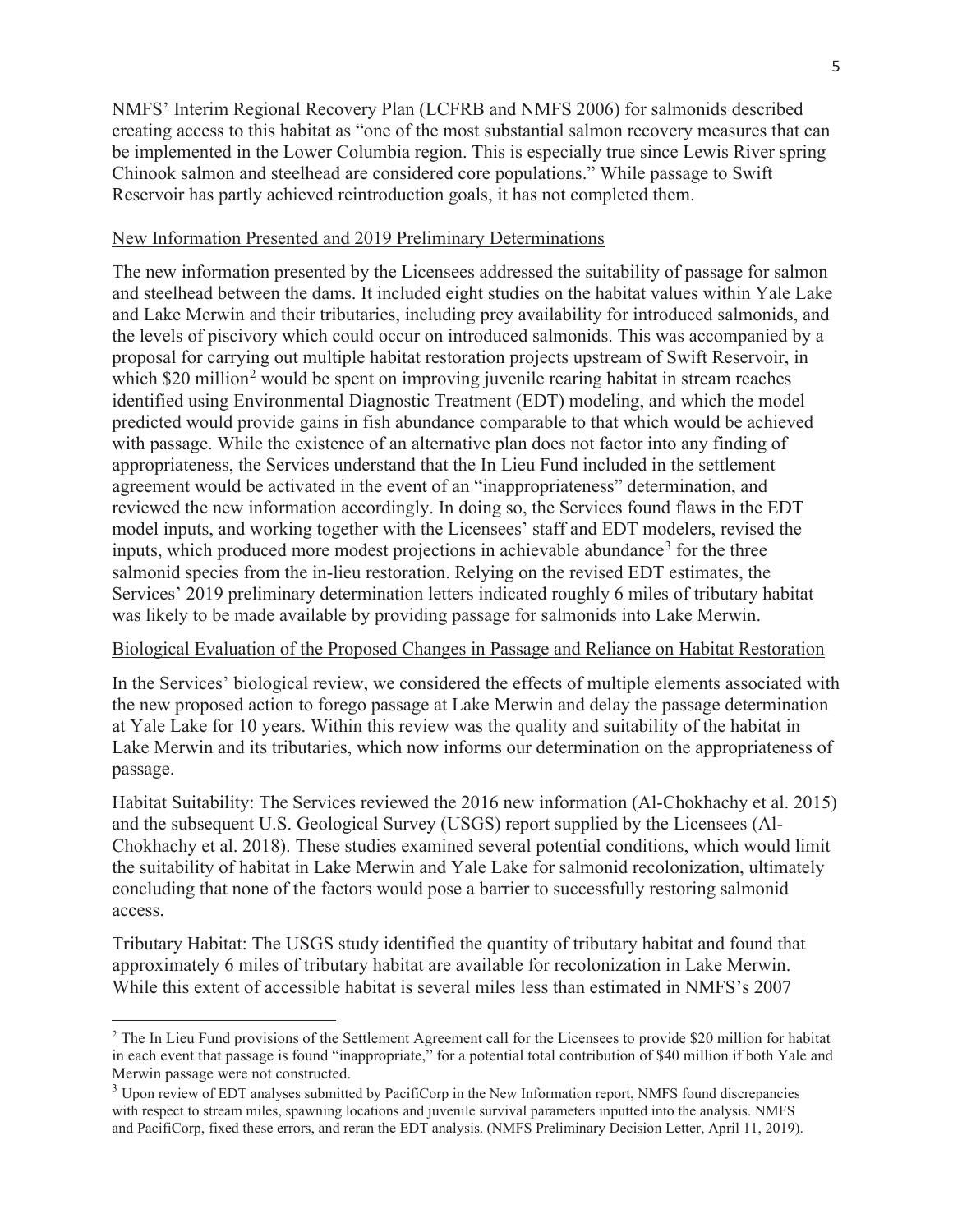biological opinion (due to blockages which may or may not be resolvable), the quality of the habitat is considered good in the six miles that remain available by providing passage. Within the 2016 information, Al-Chokhachy et al. (2015) evaluated temperature, dissolved oxygen, sediment, and riparian conditions. Some thermal constraints during summer months were noted, they found little evidence of fine sediment in tributaries to either reservoir, and moderate-to-high riparian degradation was found in lower Speelyai Creek, a tributary to Lake Merwin. When taken together, data concerning habitat quality was interpreted as not limiting: "these data suggest habitat conditions, aside from some thermal constraints during the summer months and riparian degradation in some tributaries, do not appear to be limiting salmonid populations." The final report by Al-Chokhachy et al. (2018) stated that "empirical habitat data suggest little evidence that habitat quality will limit salmon and steelhead introductions."

To further evaluate potential productivity of the habitat, both the 2016 and 2018 reports relied on 2014 field testing of coho spawning potential in tributaries above Merwin by introducing spawners and monitoring juvenile production. Coho were considered a proxy for other salmonids' potential success. The "results suggest coho salmon adults will be capable of finding and accessing a range of habitats in tributaries to Lake Merwin…" While the study observed low densities of juvenile coho salmon in tributary surveys in Lake Merwin (Al-Chokhachy et al. 2018), it also states that the low densities "do not necessarily indicate that habitat is limiting juvenile production," because the "relatively small amount of habitat may also influence habitat use and emigration patterns for juvenile salmon, as juveniles more proximate to large water bodies can exhibit earlier emigration." In other words, the limited amount of tributary habitat may cause juvenile salmonids to seek rearing habitat instead within the reservoir.

Reservoir Habitat: As juvenile salmonids may rear in, as well as migrate through, the reservoir habitat, the report also assessed reservoir conditions. Extended use of reservoir environments for rearing is common in anadromous juveniles (Hegg and others, 2013; Bourret and others, 2014) and can result in pronounced growth (as cited in Al-Chokhachy et al. 2018). Lake Merwin itself is 14.5 miles long with a surface area of approximately 4,000 acres.

While the 2016 new information found conflicting data about residence time and migration within the reservoirs (which relied primarily on data from Swift Lake), these conflicts were attributed to poor collector performance. Residency periods were not evaluated in Lake Merwin, but piscine predation in Lake Merwin was assessed. Al-Chokhachy et al. (2018) evaluated the abundance, diet, growth, and temporal-spatial distribution of northern pikeminnow, kokanee salmon, and tiger muskellunge to gauge how northern pikeminnow might affect populations of reintroduced anadromous salmonids. They characterized the temporal-spatial dimensions of the thermal environment, food supply, and the distribution, size, age, and diet of key predators and prey, and mapped the overall trophic structure of the food web through stable isotope analysis for 2013–2014. They then used the data to inform bioenergetics simulations to estimate the seasonal and size-specific consumption rates and predation impact of northern pikeminnow on reintroduced anadromous salmonids under different scenarios (rearing in versus migrating through the reservoir, by subyearling and yearling fish) and alternative prey fish species.

The study concluded that northern pikeminnow are a substantial predation threat to anadromous smolts in Lake Merwin (yearly consumption by a population of 1,000 large northern pikeminnow would be approximately 16,000–40,000 age-0 spring Chinook salmon rearing in the reservoir). However, the predation studies suggest the overall northern pikeminnow predation on salmonids was considerably reduced due to predation on smaller northern pikeminnow by larger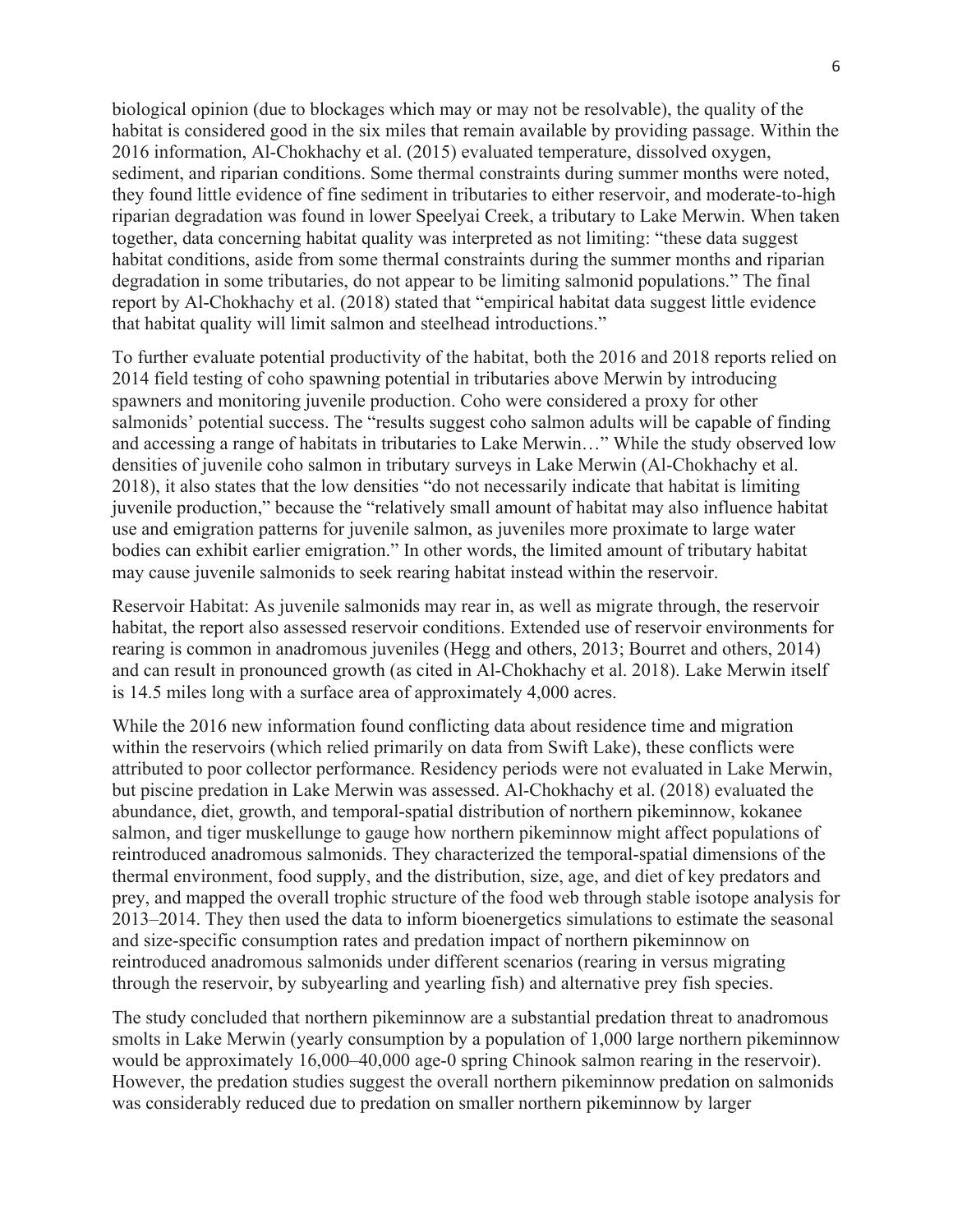conspecifics and tiger muskellunge. Additional measures for reduction of the pikeminnow population in Lake Merwin have not been evaluated to date but may be available.

# Viability Benefits of Passage

Providing passage automatically addresses viability concerns observed by Northwest Fisheries Science Center (2021), that the dams' obstruction of habitat access is the largest limiting factor in achieving population spatial structure for Lower Columbia River (LCR) coho, LCR Chinook salmon, and LCR steelhead. Reintroduction to blocked historical habitat is well documented to result in quickly colonized areas with prompt spawning and productivity gains. Meanwhile, perceived gains with instream habitat restoration may be attributable to abundance being associated with attraction rather than actual productivity gains, and gains appear to peak after about 2 years and wane subsequently. Gains in juvenile survival associated with the instream restoration work above Swift, if realized, may be undermined by the poor performance of the collectors, and further, are less likely to provide an array of habitats that insulate juvenile fish from climate change or other habitat perturbations. For these reasons, we consider reintroduction to Lake Merwin and its tributaries to more reliably meet productivity and abundance Viable Salmonid Population (VSP) parameters than in lieu habitat, and that Lake Merwin passage provides spatial structure and diversity gains in VSP parameters that the in lieu restoration would not.

## Conclusion and Deadline

When all habitat information and VSP factors of passage at Lake Merwin are considered, we do not find the new information provided by the Licensees indicates that passage is inappropriate. Stated another way, the Services find that upstream and downstream passage at Lake Merwin (downstream passage at Merwin Dam and upstream passage at Yale Dam) as required in the current license remains appropriate. This passage will reliably provide access to up to six additional miles of habitat suitable for spawning and as many as 20 miles of rearing habitat. This restored habitat access augments abundance, productivity, and spatial structure, which affords diversity within the population structure, and provides additional resiliency against climate change-induced habitat perturbations.

Passage into Lake Merwin is required by the provisions in sections 4.6 and 4.7 of the Settlement Agreement, as incorporated into the licenses for the Merwin and Yale Projects. Both provisions have a deadline for completing construction by June 26, 2025.

Sincerely,

 $U$ orm I hovom

Robyn Thorson Barry A. Thom Regional Director, Regional Administrator, Columbia-Pacific Northwest and West Coast Region, U.S. Fish and Wildlife Service

Pacific Islands Regions, National Marine Fisheries Service